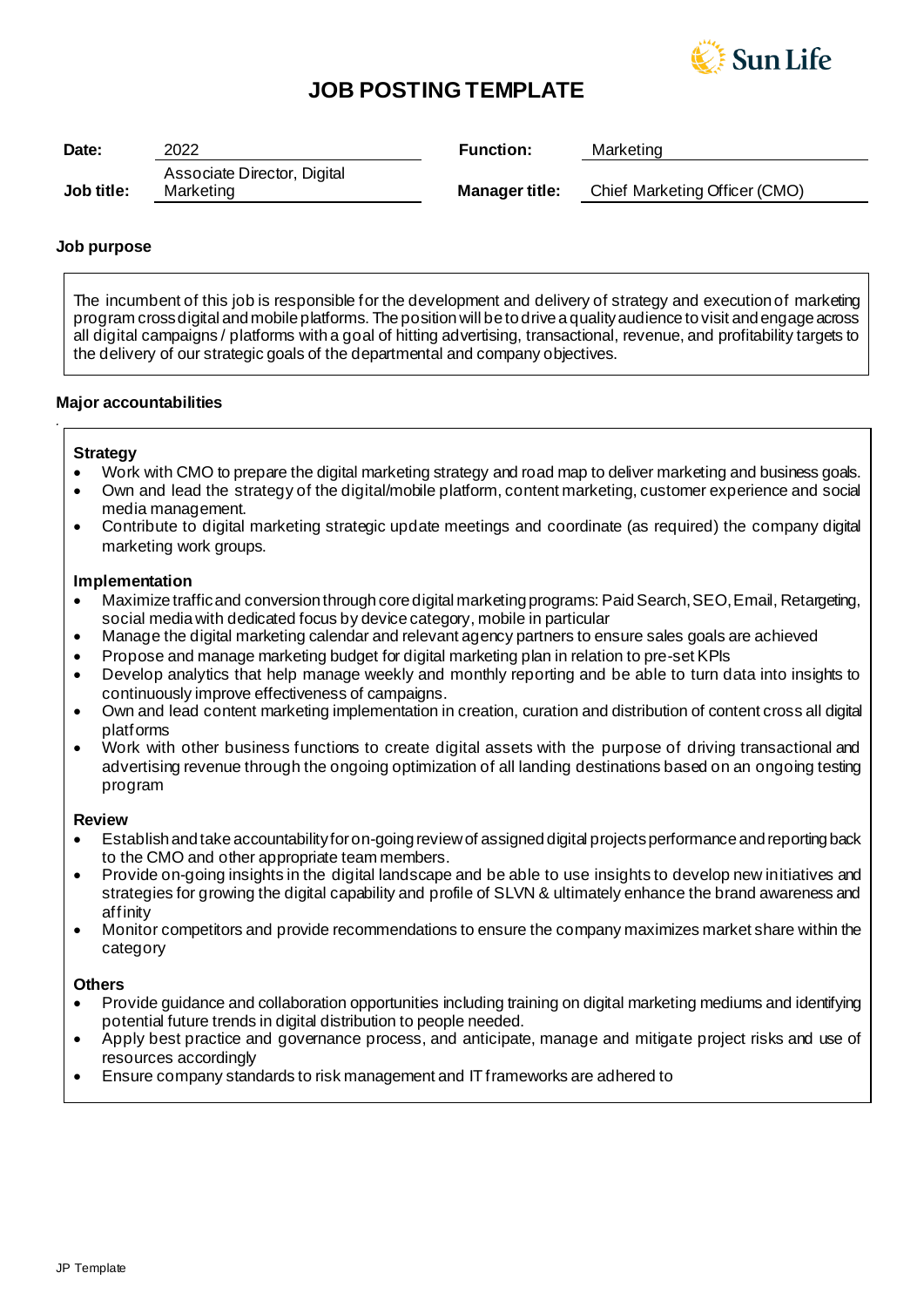



## **Specialized knowledge**

Technical Knowledge

- Experience in managing multiple digital platforms, mobile-first execution and social media
- Experience developing, planning, and executing digital customer campaigns, along with end -to-end reporting performance and business impact
- Experience in content marketing, management of content calendar and publishing models
- Experience in use of data to form insights and test hypotheses, and deploying these learnings to produce material business wins
- Passion for numbers with strong analytical skills; dashboards, weekly reports, and data visualizations
- Strong understanding of marketing technology including not limited to Adobe, Cloud, Google analytics, social listening tools.
- Strong understanding of consumer attitudes & behaviours both online and offline, experience with customer segmentation modelling and targeted paid advertising
- Good knowledge of the operations and sales support processes

Competencies and Skills Required

- Excellent interpersonal skills
- Team player across business/department lines
- Proactive and a Self-starter
- Strategic thinker, yet practical in approach and business focused
- Thinks outside the box
- Committed and Works to strict deadlines
- Able to manage multiple projects at the same time

Track Record of

- Lead and implement digital campaigns and management of website cross digital platforms
- E-mail marketing and lead generation through email marketing
- Support creative teams such as content creation and content strategy for emails and blogs.
- Digital project management including website, social media, mobile application development.
- Solid experience in leading transformation as digital marketing strategies is always improving.

## **Education and experience**

## **Education:**

- Bachelor or higher Degree preferably in Marketing, Economics, Business Administration, Economics
- Specific certificate in digital marketing

## **Experience:**

Minimum 7 years relevant working experience in digital marketing in the Insurance or financial services sector, supporting with both online and offline business partners.

## **Management scope**

Total number of direct reports: 2 Total number of staff managed (direct and indirect):1

**Metrics** (if applicable)

Financial metrics:

- Business target
- Budget: manage spending within the approved budget of Digital Marketing Team